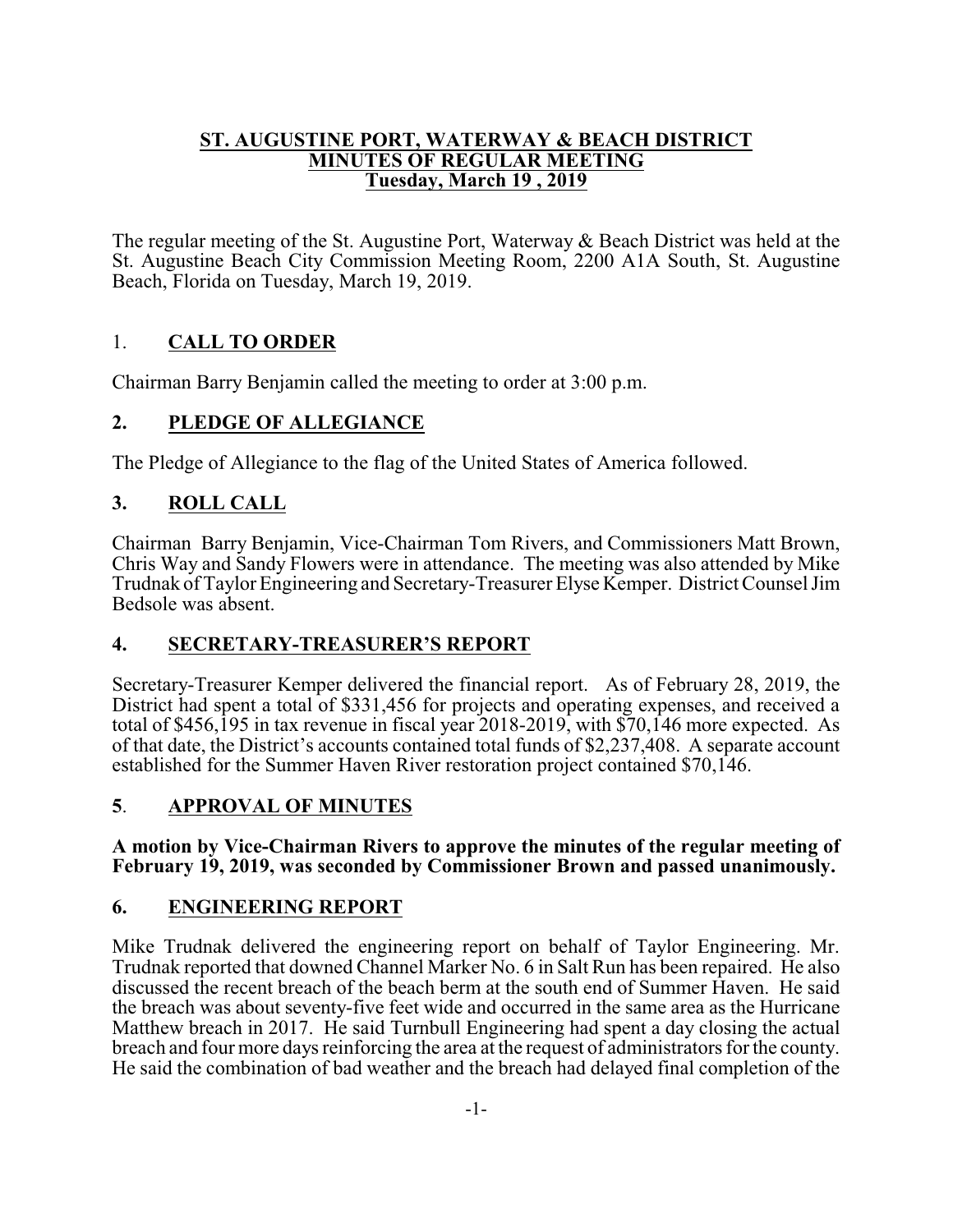river restoration project until the end of April, 2019. Bird monitoring has begun already and no nesting activity is expected in the immediate area of the work as long as machinery remains active on the site. Most of the nesting activity is on the mitigation site to the west of the restoration project, and some is expected on the completed berm on the north end of Summer Haven's beach.

In response to questions from Commissioner Flowers, Mr. Trudnak explained the project location and the area of the Matthew breach. He said the latest delay is a debris blockage in the dredge pipeline caused by building debris imbedded in the sand clogging the river. He said many homes and outdoor structures were demolished in the storm and bits and pieces of this are often pulled in by the dredge, causing clogs. As a result, the contractor has had to use more land-based dredging to compensate. No additional expense to the district wil be caused by these delays.

# **7. OLD BUSINESS:** NONE

#### **8. NEW BUSINESS:**

#### A. Briefing Army Corp. of Engineers Inlet Study - Mike Cullum, City of St. Augustine

Mike Cullum, Public Works Director, City of St. Augustine, discussed a proposed Corps of Engineers study of areas of the city affected by the recent hurricane-related floods. He said the Corps may soon have funds available to perform a feasibility study of repetitively flooded areas to determine what, if anything, can be done to mitigate the damage from future flood events. He said the proposed study would require three years and cost three million dollars, fifty percent of which cost is required to be local matching funds. The city is not eligible for the study this year, but city commissioners have decided to apply next year and are looking for additional matching funds from the county and the District. Mr. Cullum said the study will eventually provide alternatives for mitigating flood damages. According to Mr. Cullum, alternatives could include temporarily closing St. Augustine Inlet by means of a giant gate or wall, or simply constructing higher sea walls throughout the affected inland areas. He said that in order to qualify for construction funds from the federal government, the projected economic impact of the mitigation measures must be greater than the projected cost of the mitigation construction.

Chairman Benjamin said he was not certain if the District's charter would allow it to participate in such a project and that he would seek an opinion from the District's attorney. Commissioner Flowers said the project sounds exciting.

In response, Mr. Cullum discussed programs recently initiated by several local governments in south Florida to begin flood mitigation planning. He said City of St. Augustine personnel have begun to talk with county staff about the same issues, but no substantial action has resulted. He added that the answer may ultimately be to seek funding for any such projects from the Florida Legislature. In response to questions byCommissioner Brown, Mr. Cullum said the results of the study are at least three years away and the completion of any construction would be many years from now.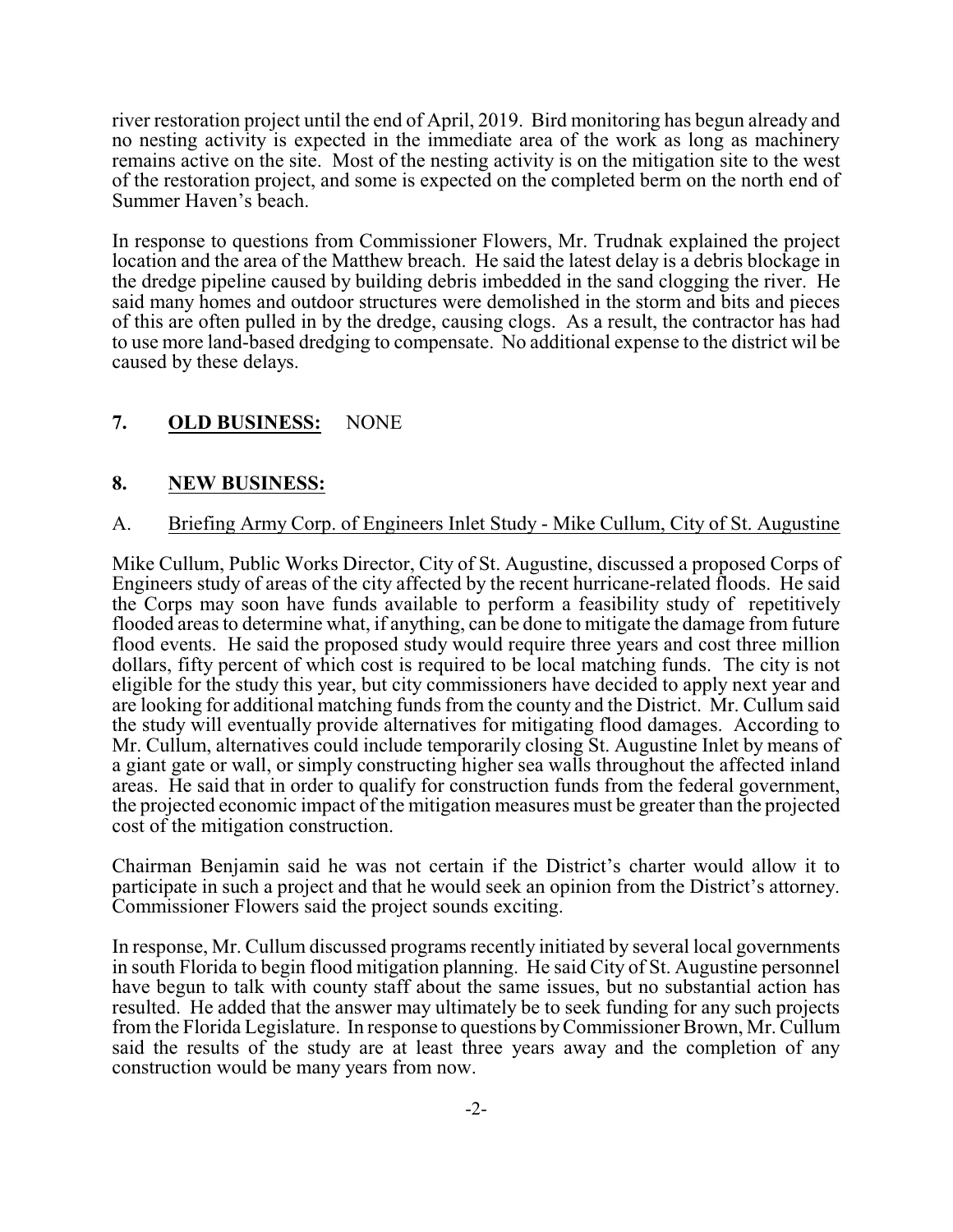In response to questions byVice-Chairman Rivers, Mr. Cullumsaid designs for a mechanism to close the inlet might resemble some already built in the Netherlands. Those consist of moveable horizontal gates or underwater structures which will rise to the surface to block water flow. Mr. Cullum said money would be needed each year of the three-year study. Chairman Benjamin said it sounded too expensive for the District budget. Commissioner Flowers said the board would need to determine by vote at a later time whether the cost is acceptable, but that a study is definitely needed. Mr. Cullum reiterated the study would require a 50% local match and construction would probably require a 25% local match. In response to a question by Commissioner Brown, Mr. Cullum said the city commission had already approved the expense of the study.

# **9. GOVERNMENT REPRESENTATIVE COMMENTS**

Sgt. Josh Underwood, SJSO Marine Unit, said his agency spent 175 hours on the water last month, responded to 72 calls for assistance, performed 26 vessel inspections, and wrote 5 citations. He said they had found no new derelict vessels, but FWC is now working on three new ones near Doug Crane Park. He said his agency had a booth at the recent Kids Fishing Fair at the Vilano Pier and that about 200 children attended.

# **10. PUBLIC COMMENT:**

Carl Blow, St. Johns County's representative to the Florida Inland Navigation District, discussed updating the map or chart of the Matanzas Bay area, as planned by the District. He said the original map was intended to assist mariners locate local resources such as food, fuel, lodging and entertainment from the water, and that it was printed at a cost of \$5.00 per chart. The charts were very durable and were not intended for distribution to the general public other than those with marine interests, such as retailers and boaters. He suggested that a modern replacement for the printed map could be one posted online which would be accessible through a mobile telephone. He said most boaters use their phones for navigation now, anyway, and that providing and updating an online map would be easier and less expensive than a print version. Commissioner Way suggested placing the map within a phone application which could be provided at no cost to users. The District could then sell advertising on the app thereby contributing to its cost and maintenance expense.

Local FIND grant applications must be filed with that agency by March 28, 2019. Mr. Blow said the county has applied for assistance with improvements to the Palmetto Avenue boat ramp, the Doug Crane Park boat ramp, the Trout Creek boat ramp and the Vilano boat ramp. So far, only \$473,000 in requests have been made from agencies in St. Johns County although \$600,000 is available from FIND.

Mr. Blow went on to explain that forty million dollars of federal hurricane relief funds were taken back from FIND in January, 2019, because of restraints on the federal budget. He said FIND was forced to cancel almost all of its hurricane repair projects this year except for those projects intended to eliminate hazardous navigation conditions, such as the project near